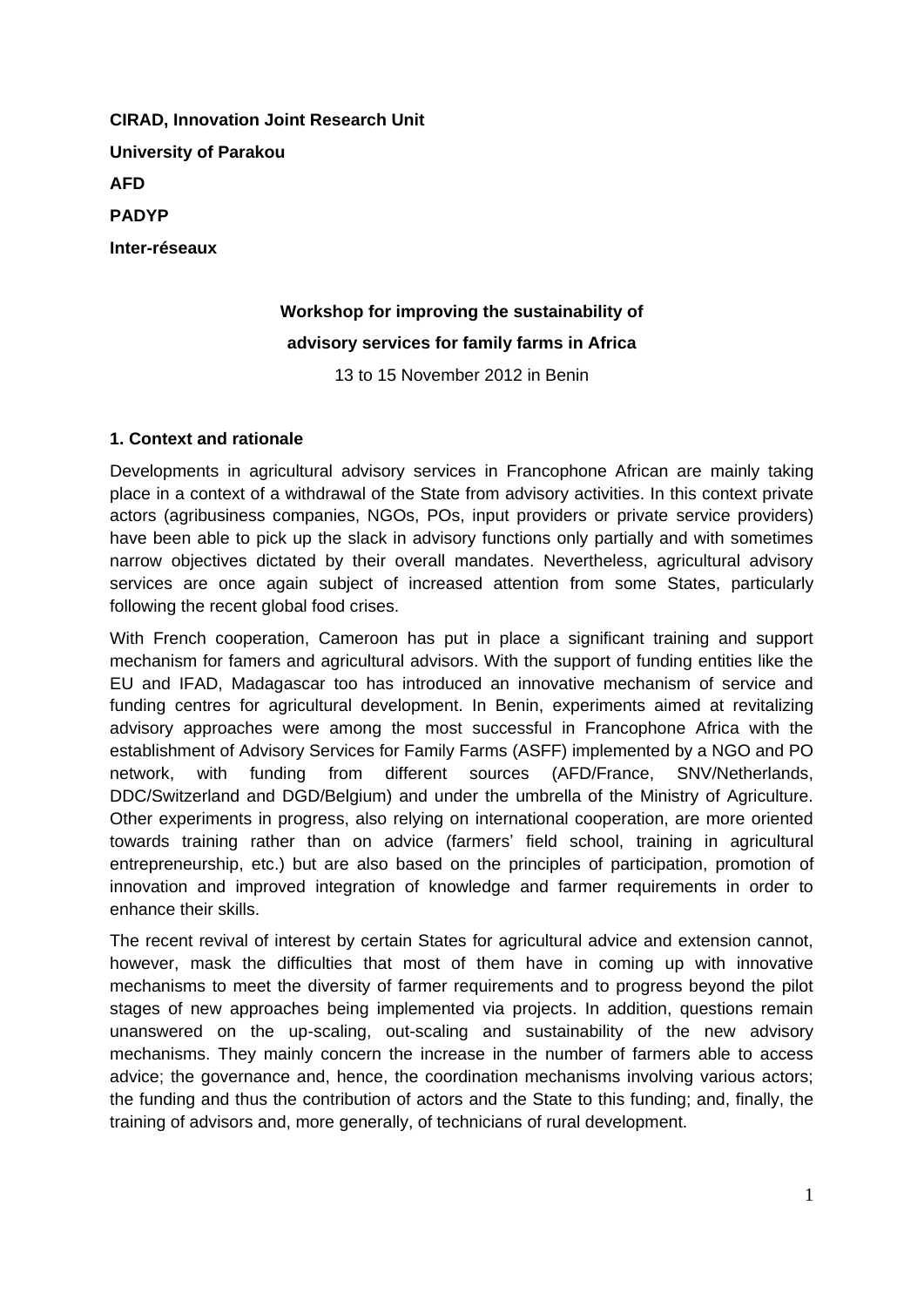The development of public policies to strengthen advisory services by accepting a multiplicity of approaches is a subject of intense debate in several countries (e.g., the White Paper on extension in Benin, the development of national advisory strategy in Burkina Faso, etc.). At the international level, these debates take place within the framework of the Global Forum on Rural Advisory Services (GFRAS) which was launched to serve as an exchange and advocacy platform. In Africa, the African Forum for Agricultural Advisory Services (AFAAS) is progressively establishing itself as a continental platform for facilitating agricultural advisory services. AFAAS and GFRAS are supporting the creation of a Network for Agricultural and Rural Advisory Services for Western and Central Africa (RESCAR-AOC) with a mandate to strive towards improving the effectiveness and the sustainability of agricultural advisory services in those regions.

These observations highlight the need to analyze the diversity of current experiments on ASFF and, more generally, on providing support to farms in order to draw lessons and recommendations for improving the sustainability of advisory mechanisms in Francophone Africa. This analysis involves the sharing of experiences with advisory service actors (technical partners, researchers, development agents, producers) and this in conjunction with existing networks and forums.

## **2. Questions concerning the sustainability, up-scaling and out-scaling of advisory mechanisms**

A workshop held in 2001 in Bohicon, Benin, helped in reviewing ASFF approaches and methods in order to create a common platform to define ASFF while recognizing the diversity of situations in each country. Since then, several funding entities, including AFD, and technical cooperation actors such as SNV or NGOs like AFDI have continued to promote ASFF through several projects. The different ASFF approaches are relatively similar and even if their tools differ, the underlying principles of intervention remain common, having already demonstrated their relevance (capacity building for producers so that they are able to take decision more independently, promoting a management rationale to link forecasting, action and evaluation phases, comprehensive farm approach which encompasses all activities and objectives of the farmer, and techno-economical analysis of activities).

The 2012 Bohicon workshop will be an opportunity to address the issue of sustainability and up/out scaling of ASFF mechanisms and also to cover other extension experiences. We can consider that this general question encompasses issues of governance and coordination of actors, of funding of advisory services, of skill mobilization and training, and also those of adapting advisory methods to each local situation.

#### **Questions concerning governance and coordination**

- How to insert pilot advisory experiences into national training and advisory mechanisms in view of the change of scale required (reaching more producers, institutionalization of the pilot experience)?
- How to distribute among private actors, POs and the State the roles and responsibilities of steering and implementing the various kinds of advisory services?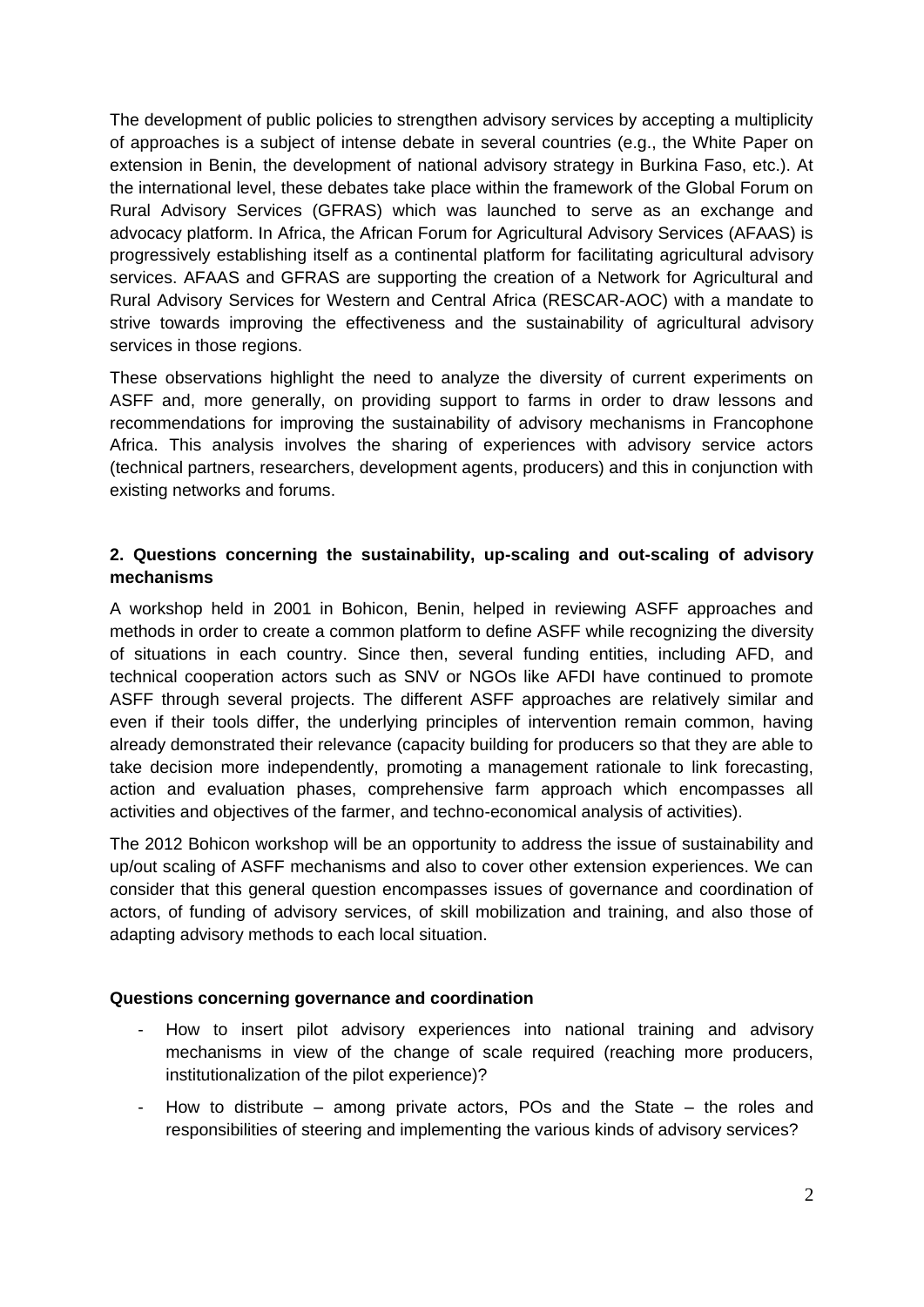- What relationships to form between the various services provided to the producer (credit, supplies, training, etc.)? How and under what conditions can the ASFF help develop other services?

## **Questions concerning the funding of advisory services**

- What will be the implications of funding sources and mechanisms on the orientation and quality of advisory services?
- What are the real possibilities of funding of advisory services by the participants, the POs, the supply chains, the State or funding entities?
- Which mechanisms to rely on for mobilizing funding for each category of actor?

## **Questions concerning skills mobilization and training**

- What profile of advisors for what type of advisory activity?
- How to train these advisors in sufficient numbers, beyond those required just for the projects: what curriculum for the initial training of new entrants into the profession and for the continuing professional training for those already in it?
- What role to be accorded to and support extended to farmer facilitators who can support more experienced advisors or develop specific functions?

#### **Questions concerning the adaptation of advisory methods**

- How to adapt existing methods aimed at reinforcing learning to better meet requirements of producers and their organizations and to take into account the actual skills of the advisors and funding possibilities?

To find answers to these questions and identify solutions, we have to rethink the design of farm advisory systems in order to come up with real methodological and institutional innovations which can vary from country to country. The main idea is to **conceive advisory methods and mechanisms according to the strategies of advisory organizations and not to try to adapt the organizations to the methods being promoted.** More specifically, this involves changing the methods to suit the skills of technicians or farmer-facilitators; to promote acquisition of skills rather than knowledge (for the advisors and the farmers); to develop managerial reasoning abilities rather than mastery of management tools; to review the composition of target groups according to interest groups and/or learning abilities; to greatly increase the involvement of national mechanisms and public training and advisory structures to renew approaches and skills; to design mechanisms where actions of the various stakeholders at a territorial level complement, rather than overlap, each other; to avoid to try and find a mechanism and method acceptable to all; etc.

Results of recent work conducted in Benin, as well as analysis of experiments undertaken in other countries, can enlighten the debates on building ASFF capacity to meet the advisory requirements of African producers. The presentation of these results is an opportunity for all stakeholders to undertake jointly a thorough reflection on the questions mentioned above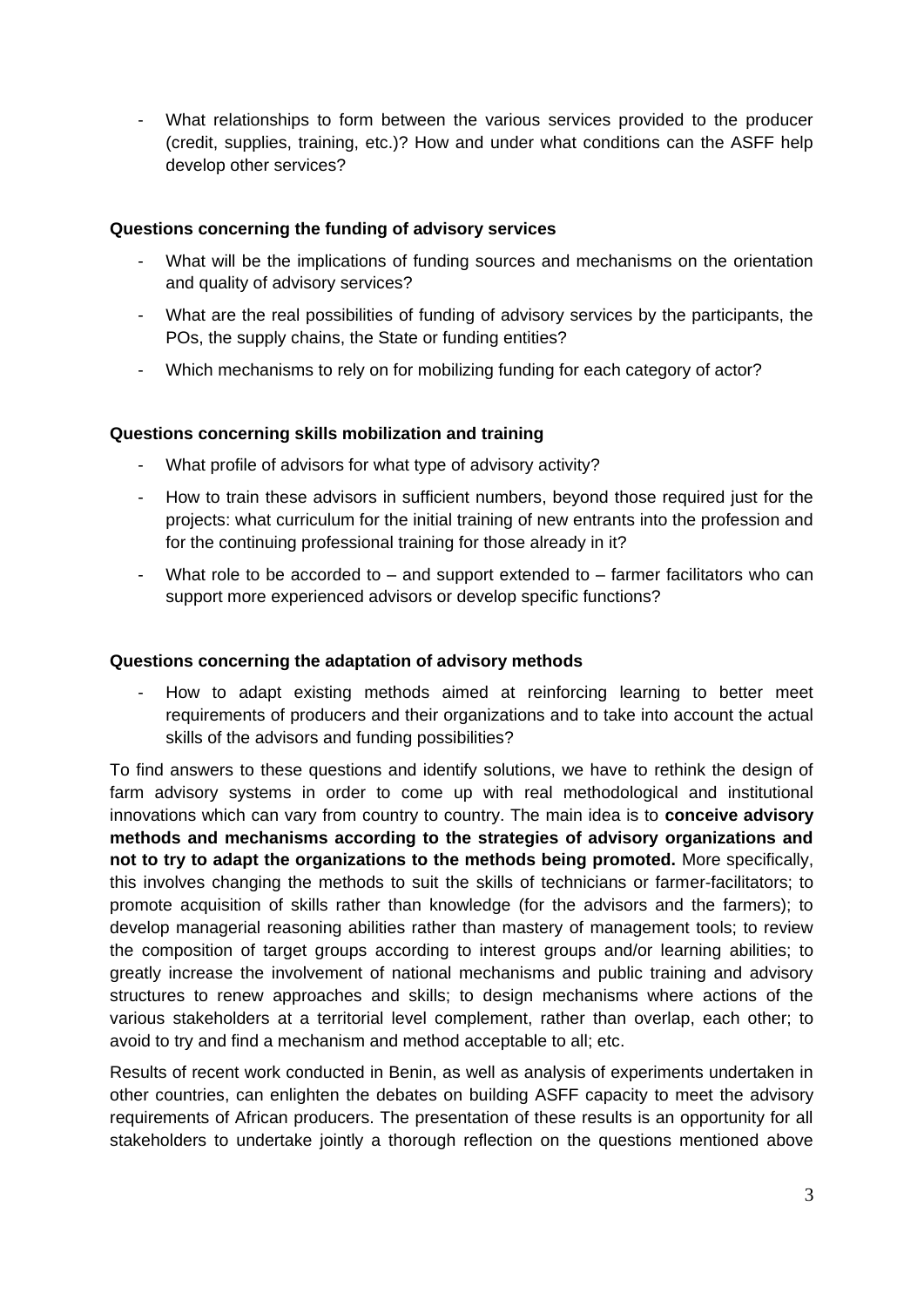and to identify solutions collectively. These discussions should also stimulate reflection conducted with the framework of RESCAR-AOC, AFAAS and GFRAS.

## **3. Workshop objectives and expected results**

The objectives of the discussion and brainstorming workshop on advisory services for family farms in Francophone Africa are to arrive at some answers to the questions posed, based on the analysis of experiments in progress. Specifically, these are:

- Arrive at an assessment of ASFF actions undertaken in various Francophone African countries with a focus on analyzing the sustainability of the advisory mechanisms (integration within an advisory and training system, governance of mechanisms, funding of activities, capacity building of advisors and managers of advisory organizations).
- To debate this assessment in comparison with other farm advisory experiments (farmers' field school, agricultural entrepreneurship, etc.) and to present the findings of research into ASFF in order to draw lessons useful for ASFF.
- Develop courses of action (by project or country) to improve the ability of ASFF mechanisms to meet producer requirements and to ensure their sustainability by identifying methodological and institutional innovations.
- Strengthen links between farm-advice actors in different countries in order to promote exchanges of experiences and skills.
- Foster relationships with the AFAAS forum in Benin, RESCAR-AOC, AFAAS and GFRAS in order to promote synergies and to contribute to a debate at the international level on renewal of advisory methods.

This workshop will provide support to and reinforce African advisory forums and networks in drafting advocacy documents addressed to governments and major funding entities.

## **Participants**

To address the main question of the workshop, several groups of participants have been identified:

- Actors connected with an ASFF development project; these actors include project managers, managers of advisory mechanisms in NGOs or POs, representatives of farmer organizations involved in managing ASFF;
- Actors connected with advisory experiments other than ASFF and having experience with the sustainability of advisory mechanisms;
- PO representatives having a strategic vision of the role of POs in providing advice and services to producers;
- Representative of public institutions in charge of advisory matters (Ministry of Agriculture) and/or participating in formulating national advisory strategies or policies;
- Representatives of funding entities involved in agricultural extension or wishing to discuss their approach to the subject;
- Researchers working on extension and representatives of advisory networks.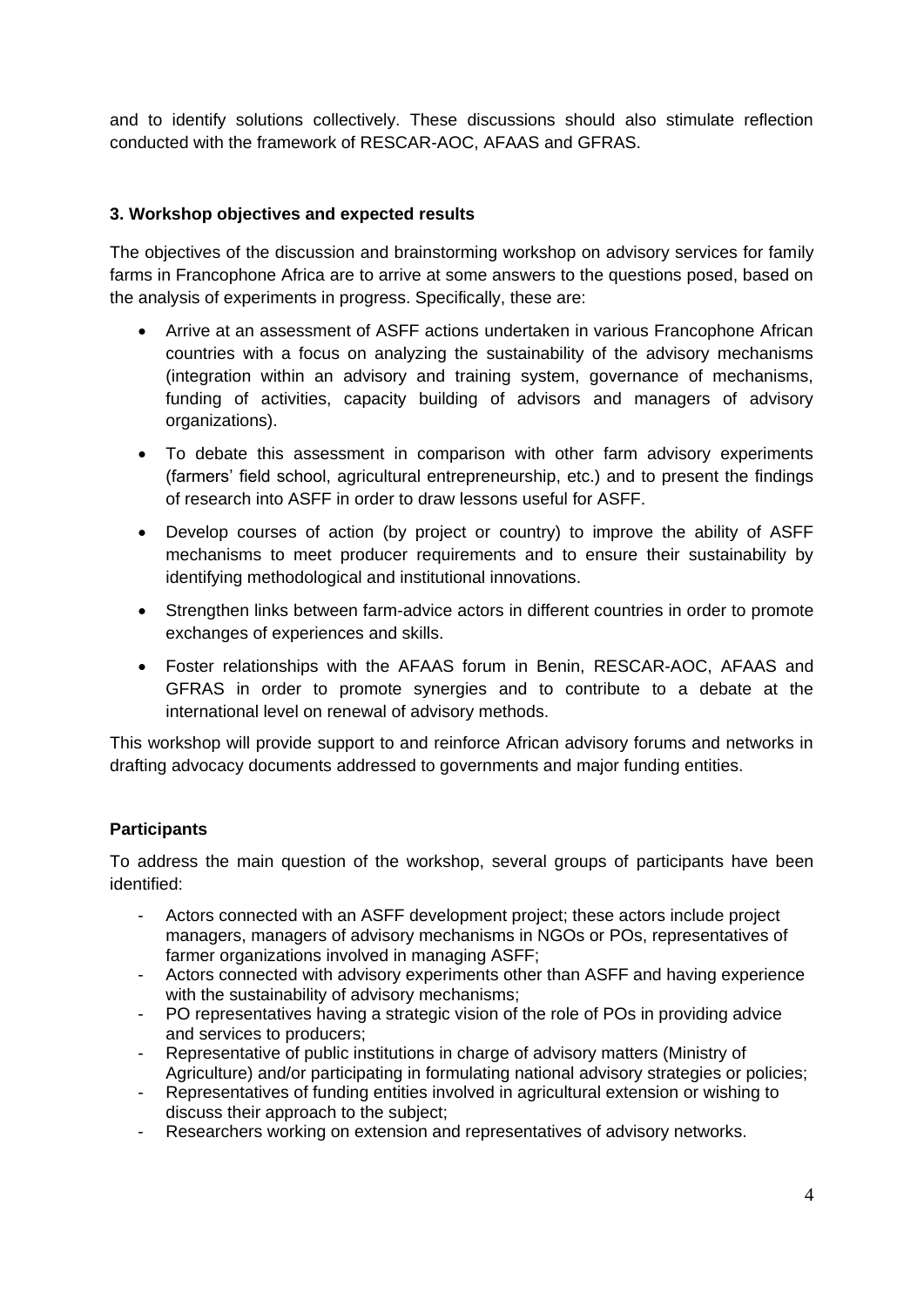To promote a proper work environment, the number of participants will range from 50 to 80 people (depending on the funding available). The participants will be identified through projects connected with the development of ASFF.

# **4. Organization of the workshop**

The workshop will run for 3 days, from 13 to 15 November in Bohicon, Benin.

The workshop will rely on:

- A preliminary analysis work in the countries undertaken by the participants (in particular within the framework of ASFF but not limited to it) so that they can contribute actively during the workshop. Terms of reference will be sent to them to guide them in this analysis. CIRAD and Inter-réseaux could support this preliminary work in the countries.
- A preliminary analysis work on the place extension finds in the national policies of some Western African countries. Inter-réseaux could coordinate this work.
- A presentation and discussion of results of studies conducted by CIRAD and the University of Parakou in Benin on ASFF and by other organizations in other countries.
- Group work and plenary sessions to learn from the presentations and discussions and to define courses of action in relation to the questions posed.
- Exchanges and discussions before the workshop but also a dissemination of results after the workshop via Inter-réseaux and GFRAS/AFAAS/RESCAR-AOC.

The workshop will be organized by an organizing committee consisting of one person each from:

- CIRAD (Guy Faure)
- University of Parakou (Ismail Moumouni)
- PADYP (Pascal Gouton)
- AFD (Anne Legile)
- GFRAS/AFAAS/RESCAR-AOC (Patrice Djamen)
- Inter-réseaux (Fanny Grandval)
- Representative of a producer organization (Marc Gansonré, Burkina Faso)

The workshop will be held under the umbrella of the Ministry of Agriculture, Benin. PADYP will be the liaison with the ministry and will be in charge of the logistics (local invitations, rental of hall, equipment, lodging, catering, etc.). CIRAD, the University of Parakou and Interréseaux will be in charge of conducting the workshop (contact with the countries, provide support for the preliminary assessments, organization of presentations, summaries, etc.).

#### **5. Expected products**

 Workshop proceedings (results of Benin studies, country assessments, suggestions for plans of action)